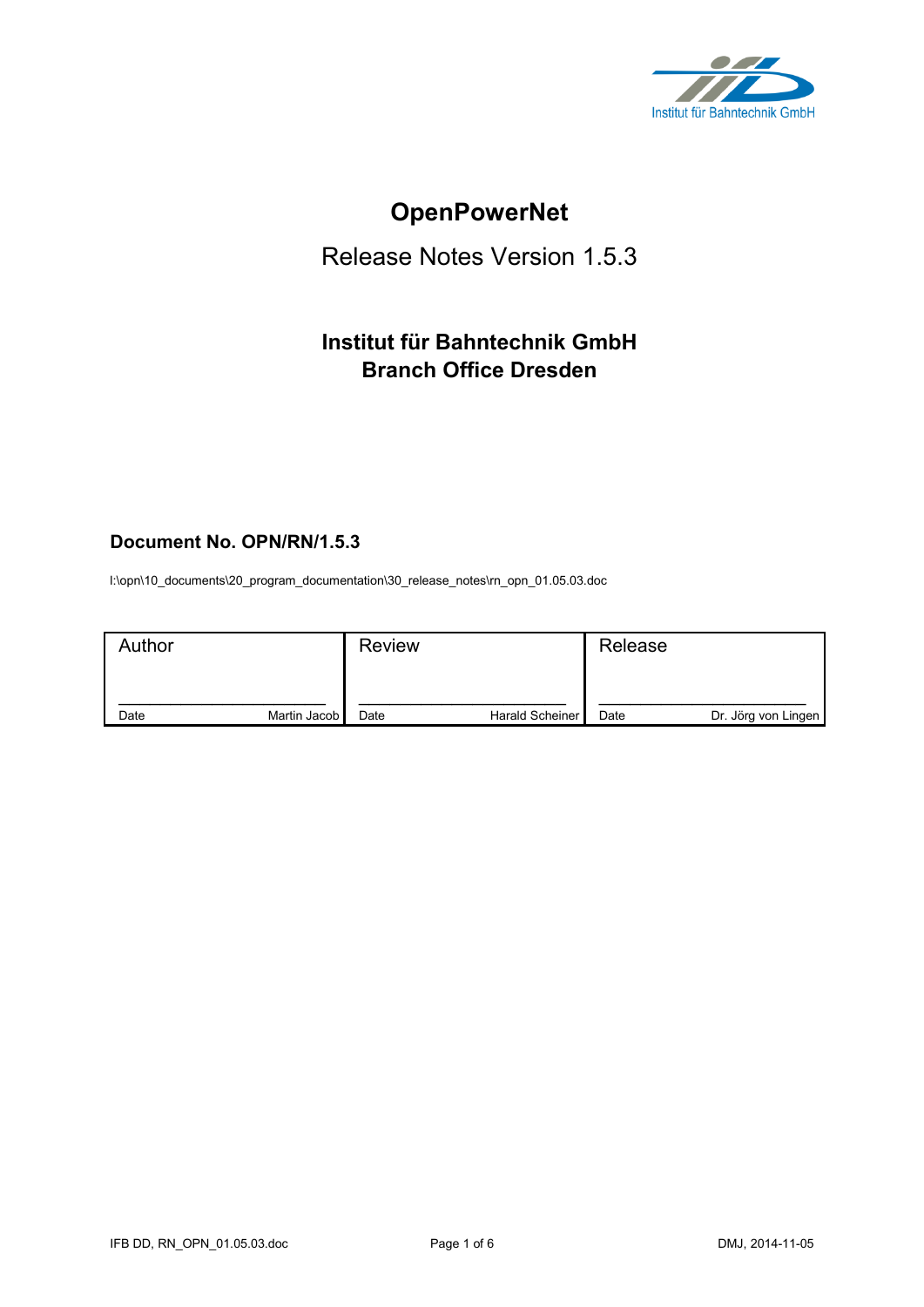#### **1 Introduction**

## **1.1 Overview**

The purpose of this document is to describe the changes and the status of OpenPowerNet version 1.5.3. The document contains:

- List of delivered files on DVD,
- Description of the main functionality,
- Any restrictions known,
- List of corresponding documentation and
- Known issues.

#### **1.2 Configuration**

See document Installation Instruction version 1.5.3 for required third-party software versions.

#### **1.3 Acronyms and abbreviations**

The following abbreviations are used within this document.

| <b>Abbreviation</b> | <b>Description</b>                |
|---------------------|-----------------------------------|
| 2AC                 | 2 Phase AC                        |
| <b>AC</b>           | <b>Alternating Current</b>        |
| <b>ATM</b>          | <b>Advance Train Module</b>       |
| <b>DC</b>           | <b>Direct Current</b>             |
| <b>DVD</b>          | <b>Digital Versatile Disk</b>     |
| <b>GUI</b>          | <b>Graphical User Interface</b>   |
| <b>ODBC</b>         | <b>Open Database Connectivity</b> |
| <b>PSC</b>          | <b>Power Supply Calculation</b>   |

#### **2 List of files on DVD delivery**

```
OPN InstallationInstruction 1.5.3.pdf
OPN_ReleaseNotes_1.5.3.pdf
OPN_UserManual_1.5.3.pdf
OpenPowerNet\my.ini
OpenPowerNet\createUser.bat
OpenPowerNet\OpenPowerNet-1.5.3.zip
OpenTrack\OpenTrack.V_1.7.5.2014-10-21.zip
ThirdPartyPrograms\ required by OpenPowerNet, see Installation Instructions
update\
```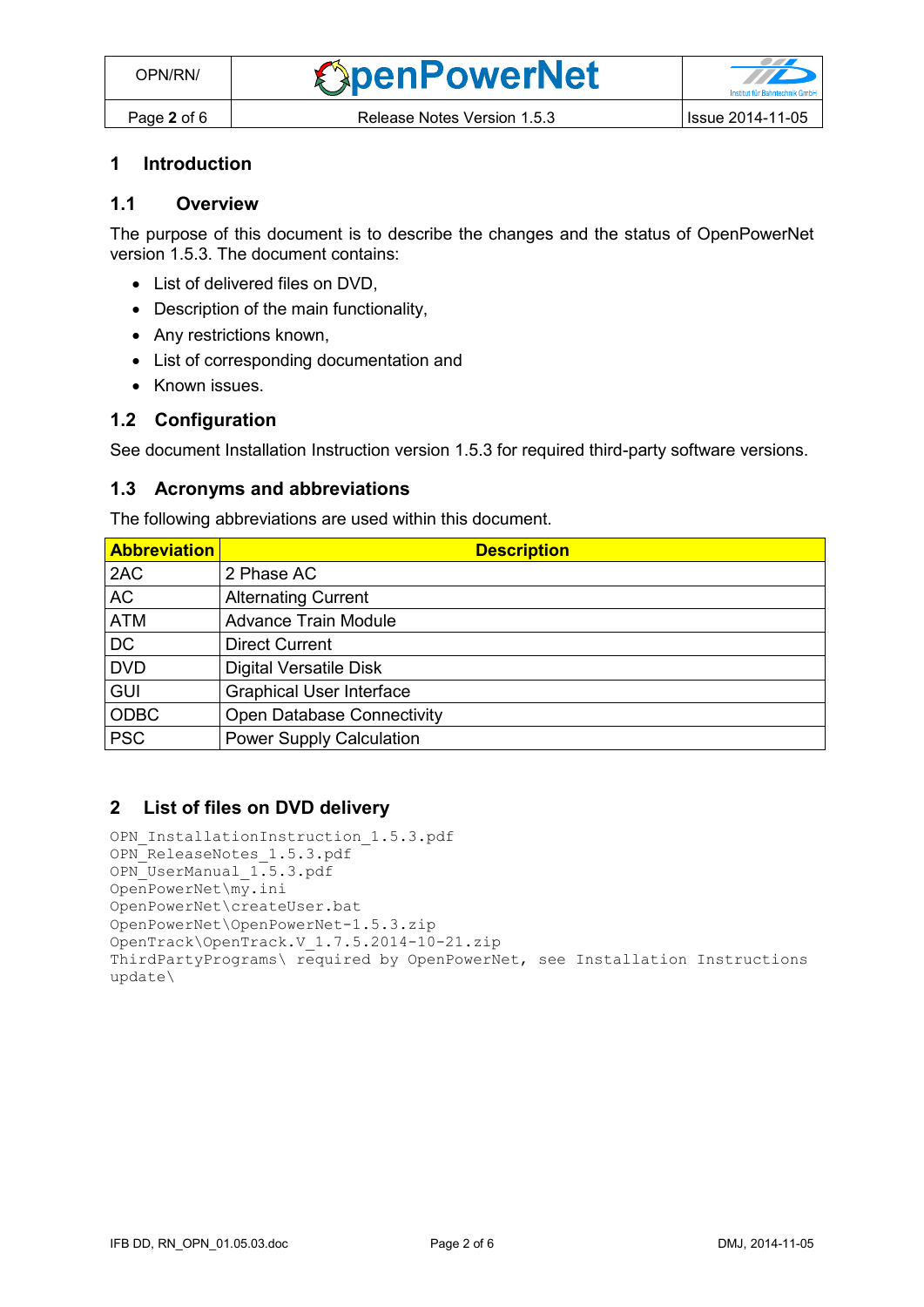**OpenPowerNet** 

## **3 Main functionality**

OpenPowerNet version 1.5.3 has the following main functionality:

- Calculation of AC, 2AC and DC power supply system,
- Calculation of magnetic coupling of conductors is done internally,
- AC / 2AC power supply models:
	- o Transformer,
	- o Auto transformer,
	- o Booster transformer,
- DC power supply models:
	- o Rectifier,
	- o Energy storage for stabilisation of line voltage and energy saving
- Voltage limiting device model to limit the touch voltage.
- Calculation of tractive effort with retroactive effect to the railway operation simulator OpenTrack,
- Calculation regenerative braking,
- Consideration of tractive and braking current limitation,
- Consideration of power factor at vehicle pantograph,
- Calculation of electrical engines with single or multiple propulsion systems,
- Division of power consumption for multiple Train Operating Companies,
- Evaluation of engine energy storage,
- Consideration of coasting behaviour of the courses,
- Consideration of changing train mass at station stops,
- Calculation of short circuit currents,
- Quick evaluation of network structure using constant current engine model,
- Visualisation of results using prepared Excel-Files and
- <span id="page-2-0"></span> Visualisation of results using the automated analysis of the Analysis Tool generating Excel and PDF files for:
	- o Minimum pantograph voltage,
	- o Maximum touch voltage,
	- o Maximum leakage current,
	- o Substation:
		- Feeder current versus time and as  $TRLPC<sup>1</sup>$ ,
		- **Busbar voltage versus time**
		- Power (P,Q,S) versus time and as TRLPC for input, output and total (per substation and total of all substations of a network),
		- **•** Power factor versus time
	- o Magnetic Field as flux density (B-field) and field strength (H-field),

 $\overline{a}$ 

<sup>1</sup> The **T**ime-**R**ated **L**oad **P**eriods **C**urve (TRLPC) shows the maximum or minimum of a set of varying window-size averages where the window time duration is defined by the x-axis value.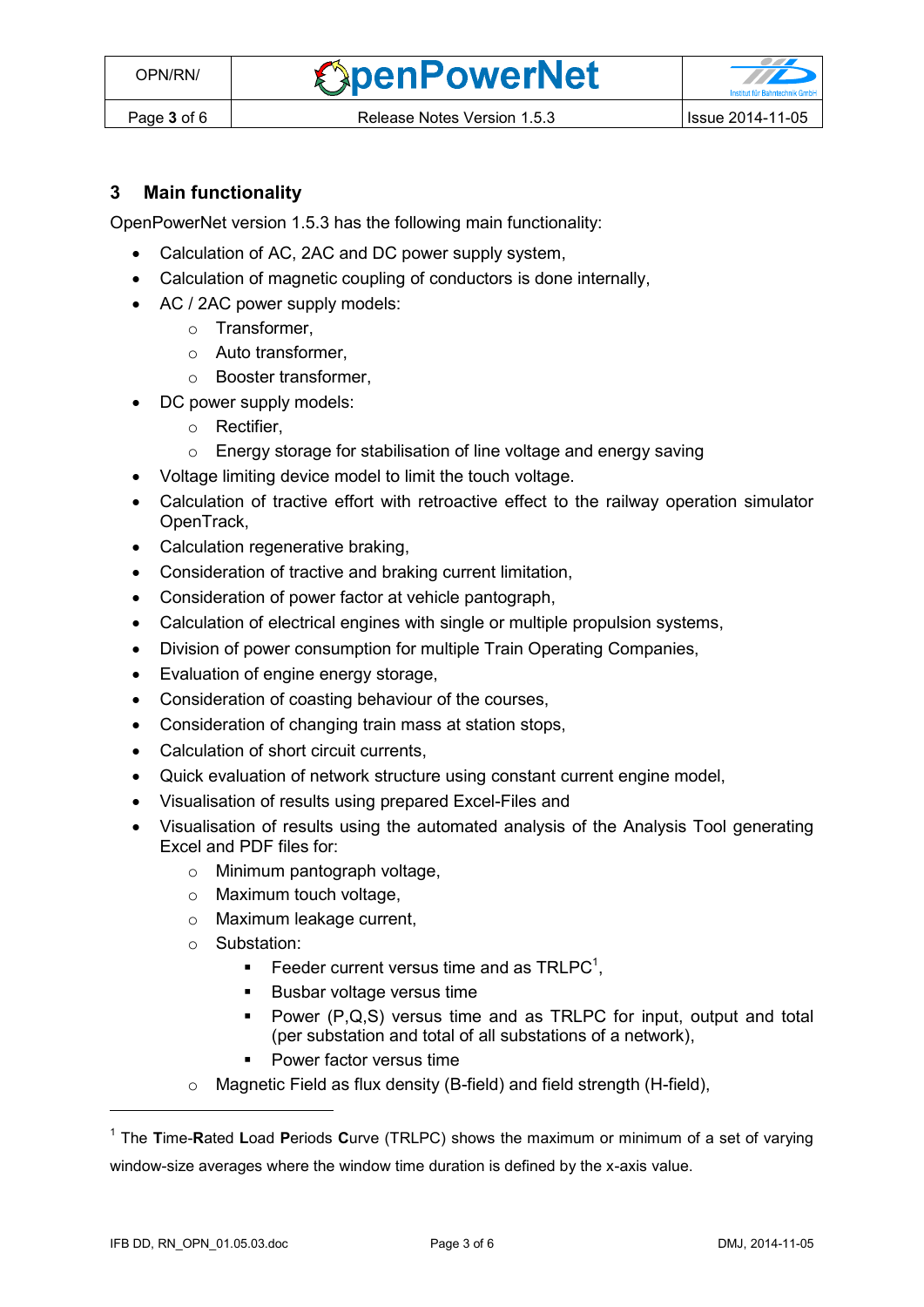| OPN/RN/     | <b><i><u>SpenPowerNet</u></i></b> | $\mathcal{L}$<br><b>Institut für Bahntechnik GmbH</b> |
|-------------|-----------------------------------|-------------------------------------------------------|
| Page 4 of 6 | Release Notes Version 1.5.3       | Issue 2014-11-05                                      |

- $\circ$  [C](#page-2-0)onductor and connector current versus time and as TRLPC<sup>1</sup>
- $\circ$  Voltage versus time and as TRLPC<sup>[1](#page-2-0)</sup>
- o Energy overview
- o Vehicle specific overview

## **4 Changes since version 1.5.2**

- **General:**
	- Optimised algorithm for regenerative braking to reduce the number of iteration steps. This should lead to shorter calculation time especially in DC networks using brake model U source. Additionally, the behaviour when aborting energy recovery due to missing consumer was fixed for some cases, also auxiliary power should not get limited anymore if not necessary (message ATM-I-009 would indicate such limitation).
		- When comparing the results with previous versions, small deviations in the division of energy regeneration might get visible when using brake model I source, especially for DC networks with rectifiers. When using brake model U\_source, the regenerated energy at pantograph could generally be slightly higher now!
		- To get the same results as in previous version, please activate the setting "Use ATM-PSC iteration previous to 1.5.3" in the preferences to activate the "compatibility mode", at the cost of lower simulation speed! This setting will be removed in future version 1.6.
		- NEW DEFAULT: DC engines use recoveryMode="U source", AC engines use recoveryMode="I\_source" if not defined (not for compatibility mode).
		- NEW DEFAULT: All engines use retryRecovery="true" if not defined (not for compatibility mode).
	- Engines outside of network are now written to enginedata database table too with network ID 0 and without voltage and current. Results that do not depend on an electrical network, like speed and effort, may be analysed using prepared Excel files. Automatic Analysis tool will not show them as output is created network wise.
	- Remove leading and trailing spaces in LineID and TrackID from OpenTrack. There might have been tricky "out of network" errors due to OpenTrack not showing these characters in Edge Inspector.
	- Removed some message output for better overview.
	- Some debug output was created although it had been disabled globally in the preferences.
	- Bugfixes:
		- Message recording caused crash when exception occurred during recording.
		- OpenTrack sometimes stalled when finish the simulation with OPN.
		- Other minor fixes.
- **Database:**
	- Database schema name may now contain ".".
	- The database parameter max allowed packet increased to 100M.
- **ATM:**
	- Display WARNING ATM-W-001 about negative voltage only if current iteration is > 90% of maximum allowed ATM-PSC iterations.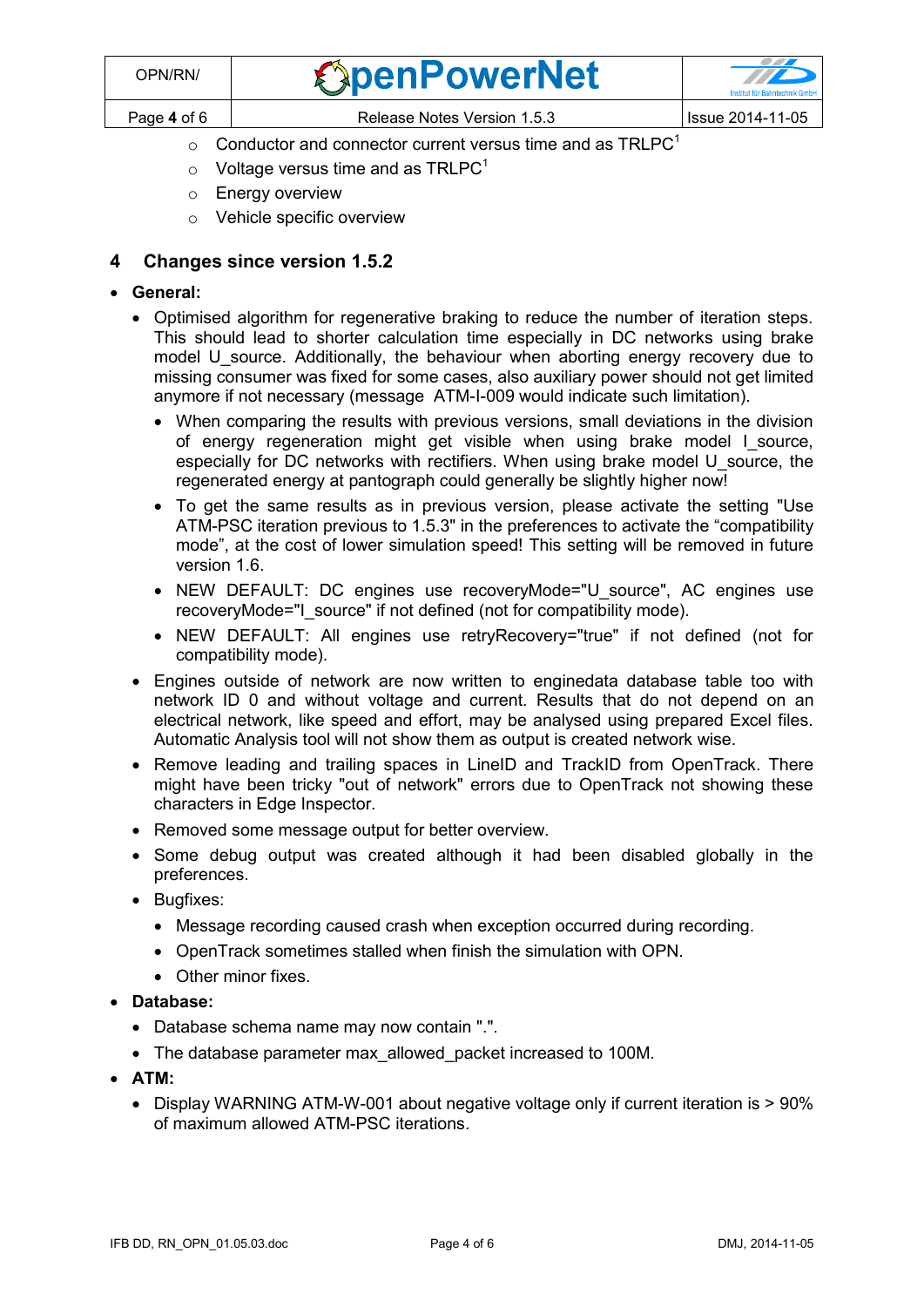- Bugfix: Auxiliary power of trailer defined in OpenTrack was used even if attribute useAuxPower of the active propulsion was set to false.
- **PSC:**
	- Added optional attribute "allowGaps" to definition of Leakage element in XML Project-File. This may be used to suppress the error message about missing conductor if needed by the model.
	- Allow definition of busbar in substation without connector to line but busbar connector only.
	- Changed attribute "km" at element ConnectorSlice/Position to mandatory.
	- Bugfixes:
		- Fixed handling of Leakage elements that would lead to slightly higher admittance. In some cases this may result in higher rail-earth potential!
		- PSC crashed when recording large models. The database parameter max allowed packet increased to 100M.
		- PSC showed warning PRJ-W-032 for parallel connector when using 2 VLD elements between the same nodes. This is suppressed now for VLD as it is intended for the standard case.
		- PSC showed error INT-E-137 "NULL == IDatabase!" after simulation when not recording to database.
		- Check for positive connector length did not work as expected.
		- PSC crashed some times when using RAM limit of more than 2047MB because of the B value exceeds the int limit.
- **GUI:**
	- Bugfix: Selection-Editor: Got error message "Table 'pscresults.sim' doesn't exist" if database schema pscresults does not exist.
- **PSC Viewer:**
	- Bugfix: Tracks are now drawn in the same order as in the project file.
- **Analysis Tool:**
	- Analysis handles now also \*.emf footer logo pictures.
	- Output for lines, leakage current: Now using default unit mA/m, may be changed back to A/km or A/m in preset if necessary.
	- Output for lines: Added columns to datasheet for pantograph voltage that show course ID, engine index and timestep of engine that caused the minimum or maximum voltage at the particular location.
	- Output for energy overview: Added possibility to output mechanical energy of the vehicles (traction, braking, braking achieved through regeneration). This has to be enabled in preset by setting the attribute "use" of the corresponding row item to "true" under TableTypes/Energy/TableType/Section/E\_Vehicles.
	- Presets: Now it is possible to define different substructure in common "ItemDefs" element and under chart items. This allows more comfortable usage of "ItemRefs", see preset for charts for line for an example.
	- Ask user before enabling database keys while simulation is still running.
	- Fixed calculation of I\_Leakage (chart for lines) with output mode HDD and multiple network time definitions with gap.
	- Fixed output creation for line charts with conductor switch in ContactWire.